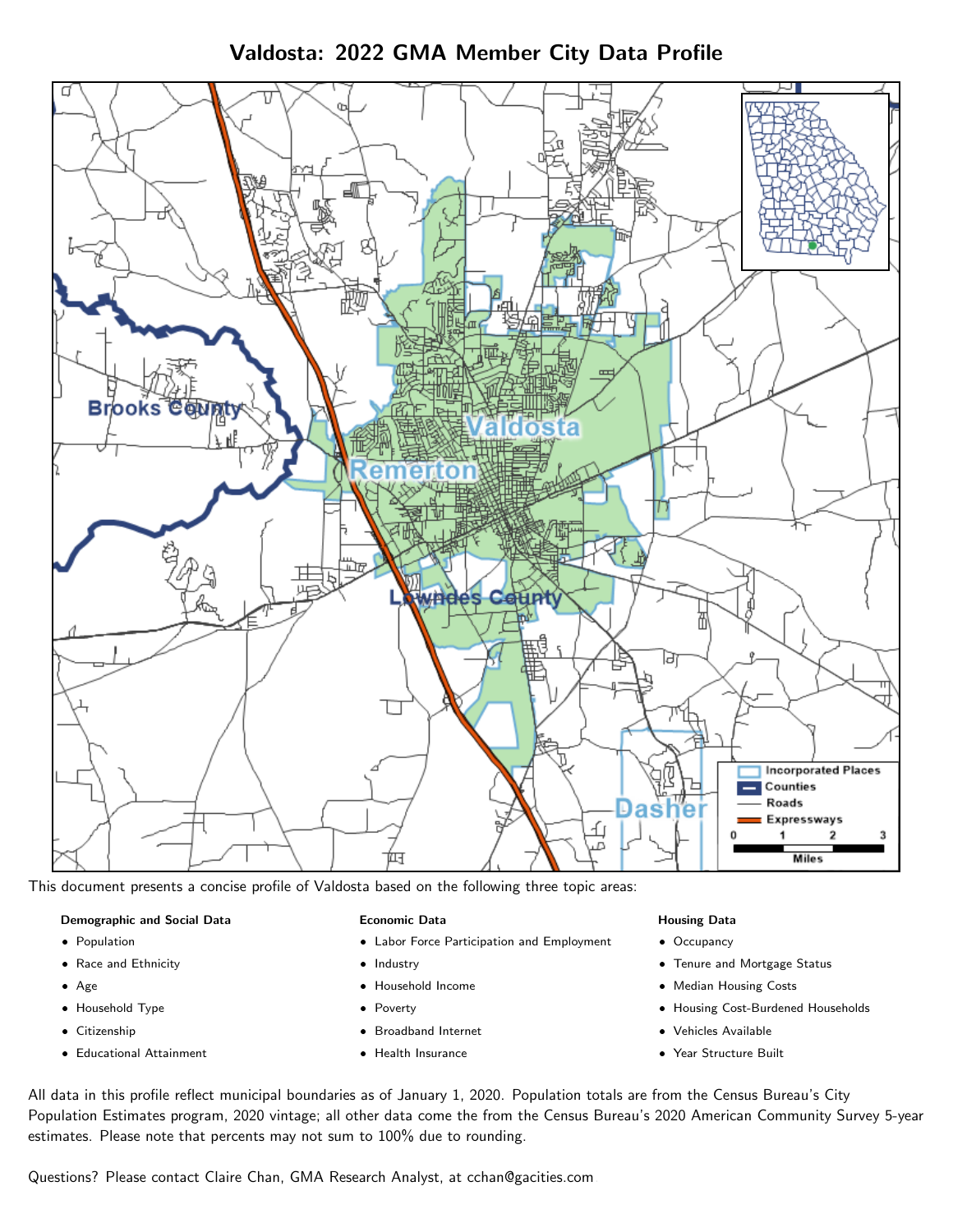# Valdosta: Demographic and Social





#### **Citizenship**



Source: American Community Survey, 2020 5-year estimates, table B05002 Source: American Community Survey, 2020 5-year estimates, table B15002





Source: U.S. Census Bureau, City Population Estimates, 2020 vintage Source: American Community Survey, 2020 5-year estimates, table B03002

## Household Type



Source: American Community Survey, 2020 5-year estimates, table B01001 Source: American Community Survey, 2020 5-year estimates, table B11001

#### Educational Attainment



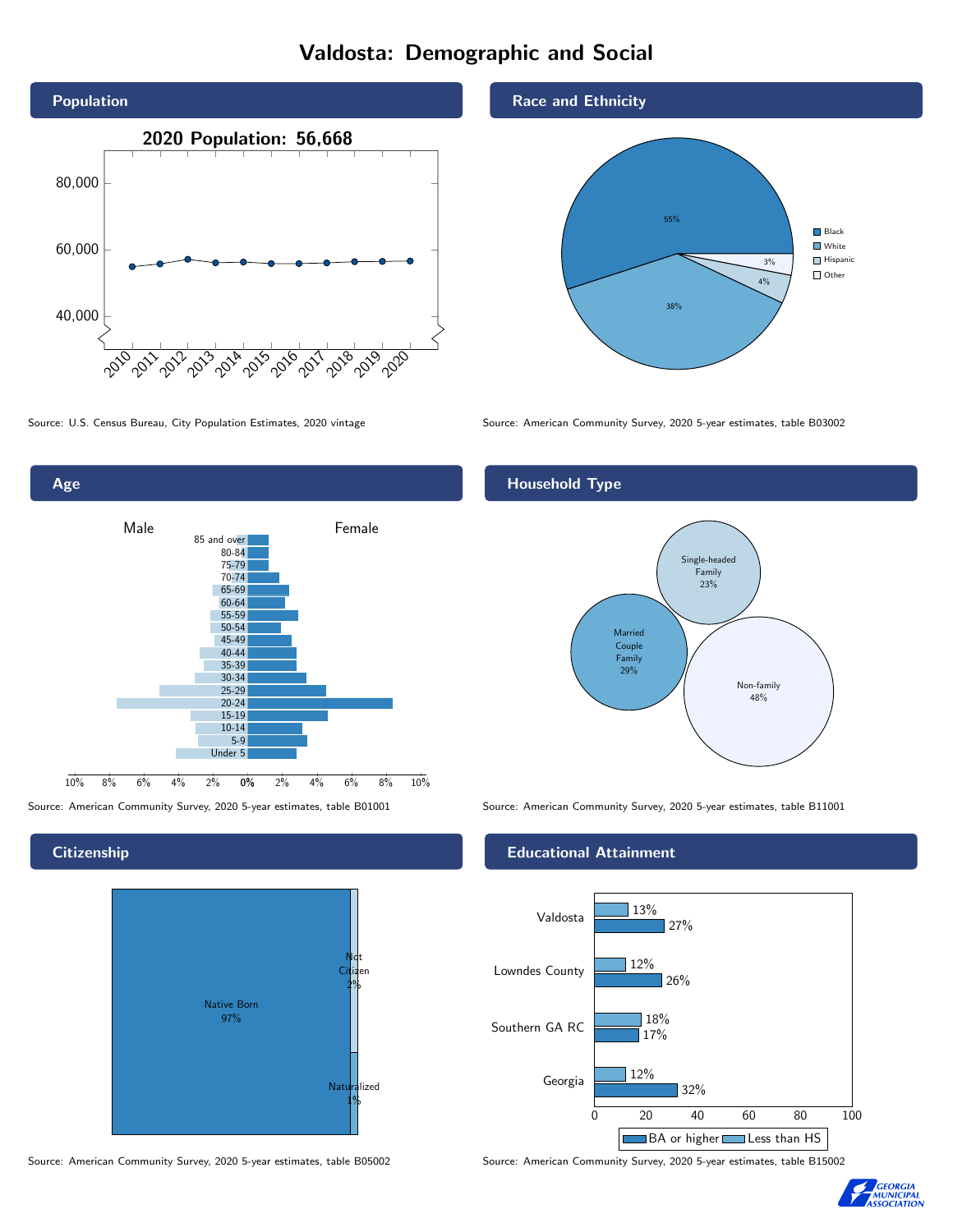# Valdosta: Economic



Source: American Community Survey, 2020 5-year estimates, table B23001 Note: Unemployment rate is based upon the civilian labor force.

#### Industry

| Agriculture, forestry, fishing and hunting, and mining      | $1\%$ |
|-------------------------------------------------------------|-------|
| Construction                                                | $4\%$ |
| Manufacturing                                               | 8%    |
| <b>Wholesale Trade</b>                                      | 2%    |
| Retail Trade                                                | 18%   |
| Transportation and warehousing, and utilities               | 4%    |
| Information                                                 | $1\%$ |
| Finance and insurance, real estate, rental, leasing         | 3%    |
| Professional, scientific, mgt, administrative, waste mgt    | 10%   |
| Educational services, and health care and social assistance | 25%   |
| Arts, entertainment, recreation, accommodation, food        | 14%   |
| service                                                     |       |
| Other services, except public administration                | 3%    |
| Public administration                                       | 5%    |

Source: American Community Survey, 2020 5-year estimates, table C24030



Source: American Community Survey, 2020 5-year estimates, tables B19013 and B19025 Source: American Community Survey, 2020 5-year estimates, table B17010



#### Poverty



#### Health Insurance



Source: American Community Survey, 2020 5-year estimates, table B28002 Source: American Community Survey, 2020 5-year estimates, table B18135